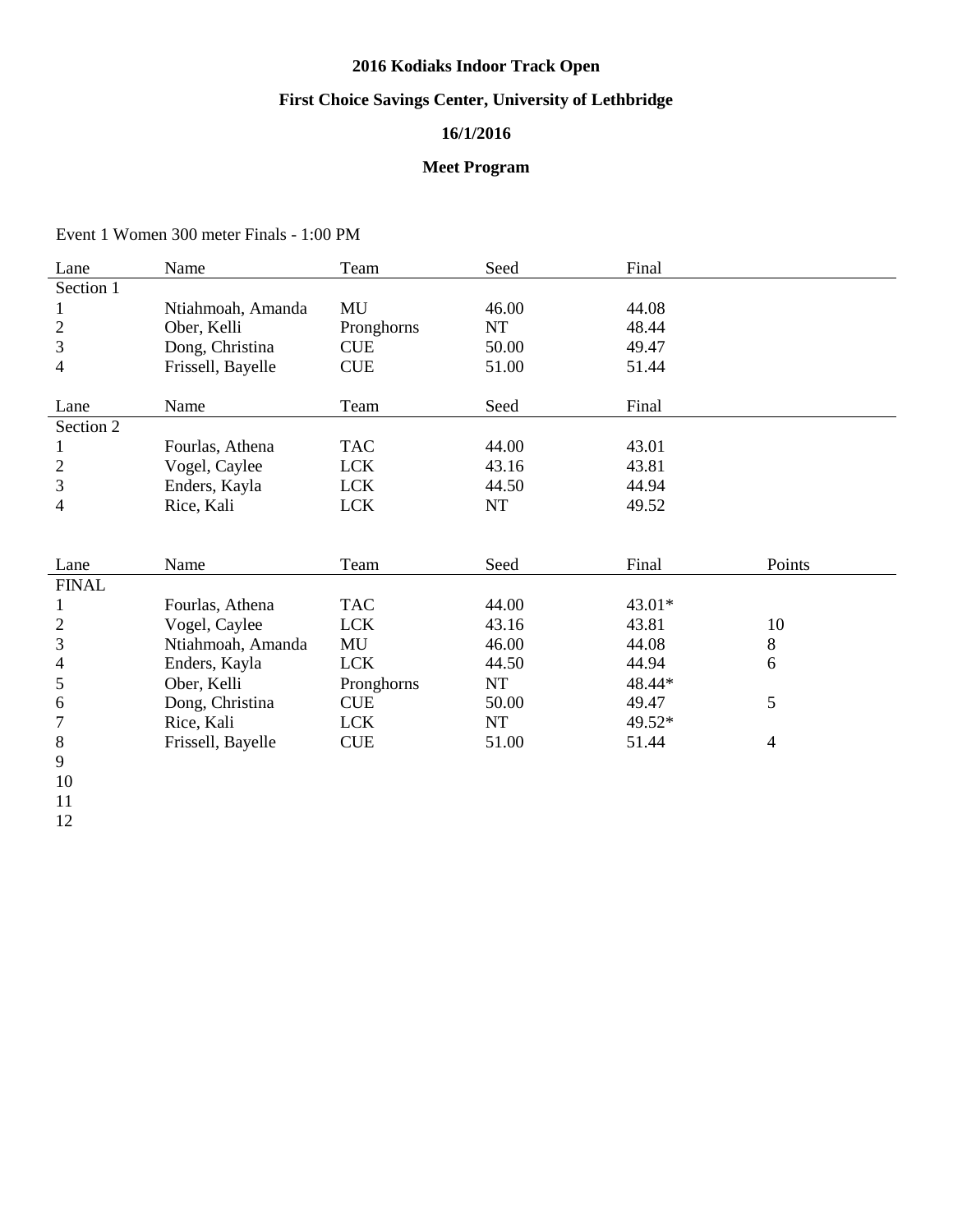| Lane             | Name                  | Team        | Seed      | Final  |                         |
|------------------|-----------------------|-------------|-----------|--------|-------------------------|
| Section 1        |                       |             |           |        |                         |
| $\mathbf{1}$     | Allan, Jonathan       | <b>RDC</b>  | <b>NT</b> | 38.30  |                         |
| $\overline{c}$   | Whitehead, Darius     | <b>LCK</b>  | <b>NT</b> | 41.04  |                         |
| 3                | Ellerby, Keelan       | <b>RDC</b>  | NT        | 42.74  |                         |
| $\overline{4}$   |                       |             |           |        |                         |
|                  |                       |             |           |        |                         |
| Lane             | Name                  | Team        | Seed      | Final  |                         |
| Section 2        |                       |             |           |        |                         |
| $\mathbf{1}$     | Korir, Boaz           | <b>LCK</b>  | NT        | 39.29  |                         |
| $\overline{c}$   | Craig, Keaton         | <b>LCK</b>  | NT        | 40.96  |                         |
| 3                | Ruby, Nathan          | <b>LCK</b>  | NT        | 44.43  |                         |
| $\overline{4}$   |                       |             |           |        |                         |
|                  |                       |             |           |        |                         |
| Lane             | Name                  | Team        | Seed      | Final  |                         |
| Section 3        |                       |             |           |        |                         |
| $\mathbf{1}$     | Valji, Qasim          | <b>CUE</b>  | 40.00     | 40.90  |                         |
| $\overline{c}$   | Sanchez-Orosz, Andrew | <b>CUE</b>  | 40.00     | 41.00  |                         |
| 3                | Yano, Duani           | <b>SAIT</b> | 40.50     | 45.99  |                         |
| 4                |                       |             |           |        |                         |
|                  |                       |             |           |        |                         |
| Lane             | Name                  | Team        | Seed      | Final  |                         |
| Section 4        |                       |             |           |        |                         |
| $\mathbf{1}$     | Brown, Evan           | <b>LCK</b>  | 38.54     | 37.59  |                         |
| 2                | Thomas, Ben           | <b>CUE</b>  | 37.50     | 38.25  |                         |
| 3                | Paleck, Josh          | <b>SAIT</b> | 39.50     | 39.04  |                         |
| $\overline{4}$   |                       |             |           |        |                         |
|                  |                       |             |           |        |                         |
| Lane             | Name                  | Team        | Seed      | Final  | Points                  |
| <b>FINAL</b>     |                       |             |           |        |                         |
| $\mathbf{1}$     | Brown, Evan           | <b>LCK</b>  | 38.54     | 37.59  | 10                      |
| 2                | Thomas, Ben           | <b>CUE</b>  | 37.50     | 38.25  | $8\,$                   |
| 3                | Allan, Jonathan       | <b>RDC</b>  | NT        | 38.30  | 6                       |
| 4                | Paleck, Josh          | <b>SAIT</b> | 39.50     | 39.04  | 5                       |
| 5                | Korir, Boaz           | <b>LCK</b>  | NT        | 39.29  | $\overline{4}$          |
| 6                | Valji, Qasim          | <b>CUE</b>  | 40.00     | 40.90  | $\mathfrak{Z}$          |
| $\boldsymbol{7}$ | Craig, Keaton         | <b>LCK</b>  | <b>NT</b> | 40.96* |                         |
| 8                | Sanchez-Orosz, Andrew | <b>CUE</b>  | 40.00     | 41.00* |                         |
| 9                | Whitehead, Darius     | <b>LCK</b>  | NT        | 41.04  | $\overline{\mathbf{c}}$ |
| 10               | Ellerby, Keelan       | <b>RDC</b>  | $\rm{NT}$ | 42.74  | $\mathbf{1}$            |
| 11               | Ruby, Nathan          | <b>LCK</b>  | NT        | 44.43  |                         |
| 12               | Yano, Duani           | <b>SAIT</b> | 40.50     | 45.99  |                         |
| 13               |                       |             |           |        |                         |

Event 2 Men 300 meter Finals - 1:15 PM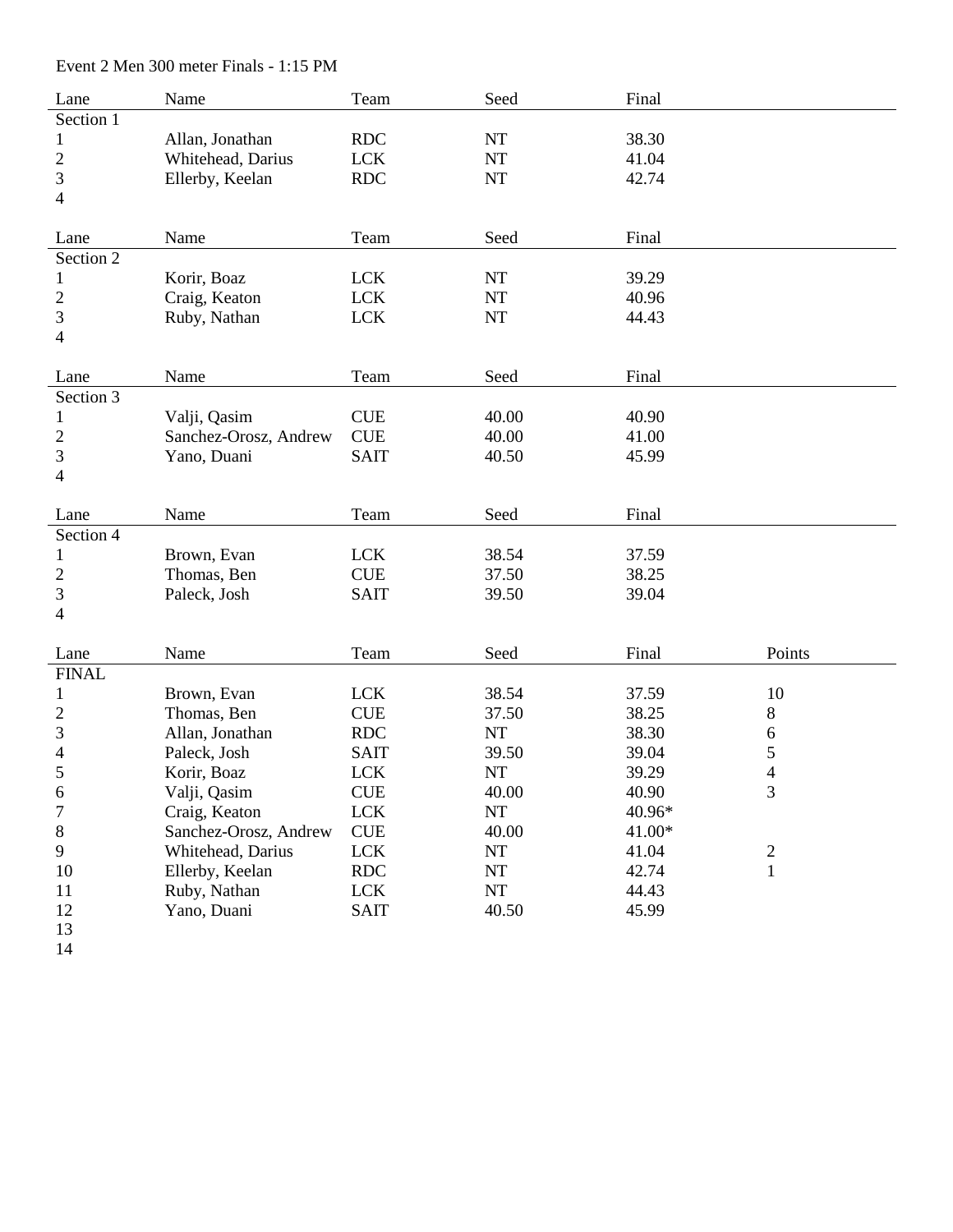Event 3 Women 1500 meter Finals – 1:35 PM

| Lane           | Name                    | Team                        | Seed      | Final      |                          |
|----------------|-------------------------|-----------------------------|-----------|------------|--------------------------|
| Section 1      |                         |                             |           |            |                          |
| $\mathbf{1}$   | Ray, Melissa            | <b>RDC</b>                  | $\rm{NT}$ | 5:55.23    |                          |
| $\overline{c}$ | Janzen, Kirstyn         | Open                        | NT        | 5:59.25    |                          |
| 3              | Mearns, Lauren          | <b>RDC</b>                  | <b>NT</b> | 6:08.68    |                          |
| 4              | Henning, Katrina        | <b>SAIT</b>                 | 5:45.00   | 6:11.63    |                          |
| 5              | Szymanek, Laura         | <b>RDC</b>                  | NT        | 6:22.78    |                          |
| 6              | Ackerman, Kaylin        | <b>RDC</b>                  | <b>NT</b> | 7:04.37    |                          |
| 7              |                         |                             |           |            |                          |
| 8              |                         |                             |           |            |                          |
|                |                         |                             |           |            |                          |
| Lane           | Name                    | Team                        | Seed      | Final      |                          |
| Section 2      |                         |                             |           |            |                          |
| $\mathbf{1}$   | Lucas, Emily            | <b>LCK</b>                  | 4:44.00   | 5:11.50    |                          |
| $\overline{2}$ | Jenkins, Marriya        | <b>CUE</b>                  | 5:05.00   | 5:15.83    |                          |
| 3              | McKenzie, Rachel        | <b>LCK</b>                  | 5:12.00   | 5:24.34    |                          |
| 4              | Nagy, Jayme             | <b>SAIT</b>                 | 5:10.00   | 5:28.72    |                          |
| 5              | Severtson, Amy          | <b>RDC</b>                  | 5:20.00   | 5:28.85    |                          |
| 6              | Troccoli-Hughes, Bailey | <b>CUE</b>                  | 5:20.00   | 5:39.83    |                          |
| $\tau$         | Risseeuw, Erica         | <b>SAIT</b>                 | 5:13.00   | 5:44.91    |                          |
|                |                         |                             |           |            |                          |
| Lane           | Name                    | Team                        | Seed      | Final      | Points                   |
| <b>FINAL</b>   |                         |                             |           |            |                          |
| $\mathbf{1}$   | Lucas, Emily            | <b>LCK</b>                  | 4:44.00   | 5:11.50    | 10                       |
| $\overline{2}$ | Jenkins, Marriya        | <b>CUE</b>                  | 5:05.00   | 5:15.83    | 8                        |
| 3              | McKenzie, Rachel        | <b>LCK</b>                  | 5:12.00   | 5:24.34    | 6                        |
| 4              | Nagy, Jayme             | <b>SAIT</b>                 | 5:10.00   | 5:28.72    | 5                        |
| 5              | Severtson, Amy          | <b>RDC</b>                  | 5:20.00   | 5:28.85    | $\overline{\mathcal{L}}$ |
| 6              | Troccoli-Hughes, Bailey | $\ensuremath{\mathsf{CUE}}$ | 5:20.00   | 5:39.83    | 3                        |
| 7              | Risseeuw, Erica         | <b>SAIT</b>                 | 5:13.00   | 5:44.91    | $\overline{c}$           |
| $8\,$          | Ray, Melissa            | <b>RDC</b>                  | NT        | 5:55.23    | $\mathbf{1}$             |
| 9              | Janzen, Kirstyn         | Open                        | <b>NT</b> | 5:59.25    |                          |
| 10             | Mearns, Lauren          | <b>RDC</b>                  | <b>NT</b> | $6:08.68*$ |                          |
| 11             | Henning, Katrina        | <b>SAIT</b>                 | 5:45.00   | $6:11.63*$ |                          |
| 12             | Szymanek, Laura         | <b>RDC</b>                  | <b>NT</b> | $6:22.78*$ |                          |
| 13             | Ackerman, Kaylin        | <b>RDC</b>                  | <b>NT</b> | 7:04.37*   |                          |
| 14             |                         |                             |           |            |                          |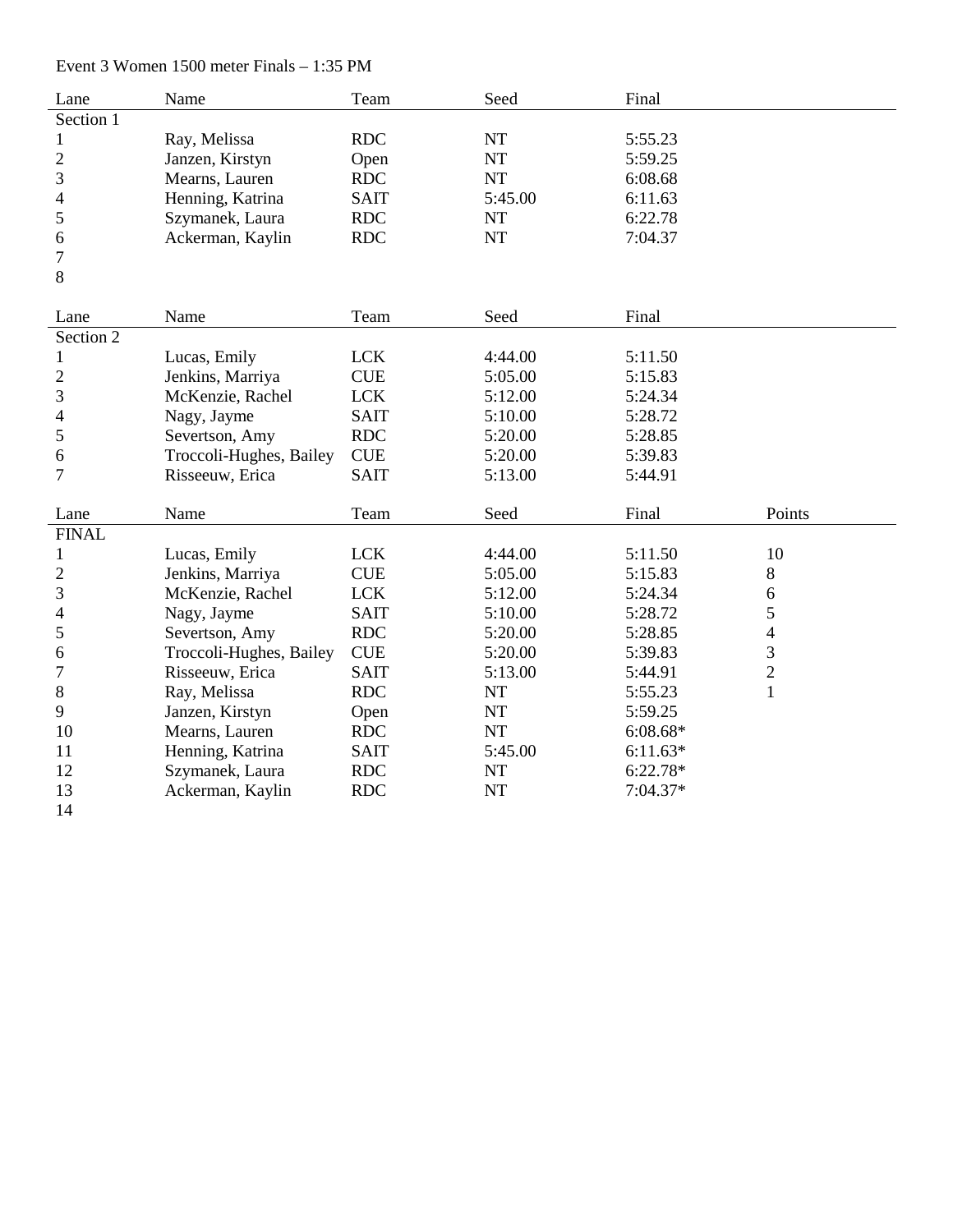Event 4 Men 1500 meter Finals – 2:00 PM

| Lane           | Name             | Team        | Seed    | Final    |                          |
|----------------|------------------|-------------|---------|----------|--------------------------|
| Section 1      |                  |             |         |          |                          |
| $\mathbf{1}$   | Nurmuradov, Oleg | Pronghorns  | 4:40.00 | 4:37.01  |                          |
| $\mathbf{2}$   | Malmsten, Josh   | <b>GPRC</b> | 4:35.00 | 4:40.08  |                          |
| 3              | Cole, Michael    | <b>UAA</b>  | 5:30.00 | 4:51.30  |                          |
| 4              | Renman, Robert   | Open        | 4:50.00 | 4:51.50  |                          |
| 5              | McDonal, Brady   | MU          | 4:45.00 | 4:54.49  |                          |
| 6              | Lee, Ian         | <b>CUE</b>  | 4:45.00 | 5:08.25  |                          |
| $\overline{7}$ | Yim, Emil        | <b>UAA</b>  | 6:00.00 | 6:28.25  |                          |
|                |                  |             |         |          |                          |
| Lane           | Name             | Team        | Seed    | Final    |                          |
| Section 2      |                  |             |         |          |                          |
| $\mathbf{1}$   | Sundt, Kirk      | <b>CUE</b>  | 4:10.00 | 4:16.04  |                          |
| $\mathbf{2}$   | Quick, Michael   | <b>CUE</b>  | 4:25.00 | 4:27.79  |                          |
| 3              | Harding, Andrew  | <b>LCK</b>  | 4:25.00 | 4:31.91  |                          |
| 4              | Korir, Boaz      | <b>LCK</b>  | 4:25.00 | 4:37.78  |                          |
| 5              | Hickey, Sean     | <b>SAIT</b> | 4:23.00 | 4:37.79  |                          |
| 6              | Wladyko, Brandon | <b>GPRC</b> | 4:29.00 | 4:38.63  |                          |
| $\tau$         | Epp, Adam        | MU          | 4:30.00 | 4:47.84  |                          |
|                |                  |             |         |          |                          |
| Lane           | Name             | Team        | Seed    | Final    | Points                   |
| <b>FINAL</b>   |                  |             |         |          |                          |
| $\mathbf{1}$   | Sundt, Kirk      | <b>CUE</b>  | 4:10.00 | 4:16.04  | 10                       |
| $\overline{c}$ | Quick, Michael   | CUE         | 4:25.00 | 4:27.79  | 8                        |
| 3              | Harding, Andrew  | <b>LCK</b>  | 4:25.00 | 4:31.91  | 6                        |
| 4              | Nurmuradov, Oleg | Pronghorns  | 4:40.00 | 4:37.01* |                          |
| 5              | Korir, Boaz      | <b>LCK</b>  | 4:25.00 | 4:37.78  | 5                        |
| 6              | Hickey, Sean     | <b>SAIT</b> | 4:23.00 | 4:37.79  | $\overline{\mathcal{L}}$ |
| 7              | Wladyko, Brandon | <b>GPRC</b> | 4:29.00 | 4:38.63  | 3                        |
| 8              | Malmsten, Josh   | <b>GPRC</b> | 4:35.00 | 4:40.08  | $\overline{c}$           |
| 9              | Epp, Adam        | MU          | 4:30.00 | 4:47.84  | $\mathbf{1}$             |
| 10             | Cole, Michael    | <b>UAA</b>  | 5:30.00 | 4:51.30  |                          |
| 11             | Renman, Robert   | Open        | 4:50.00 | 4:51.50  |                          |
| 12             | McDonal, Brady   | MU          | 4:45.00 | 4:54.49  |                          |
| 13             | Lee, Ian         | <b>CUE</b>  | 4:45.00 | 5:08.25* |                          |
| 14             | Yim, Emil        | <b>UAA</b>  | 6:00.00 | 6:28.25  |                          |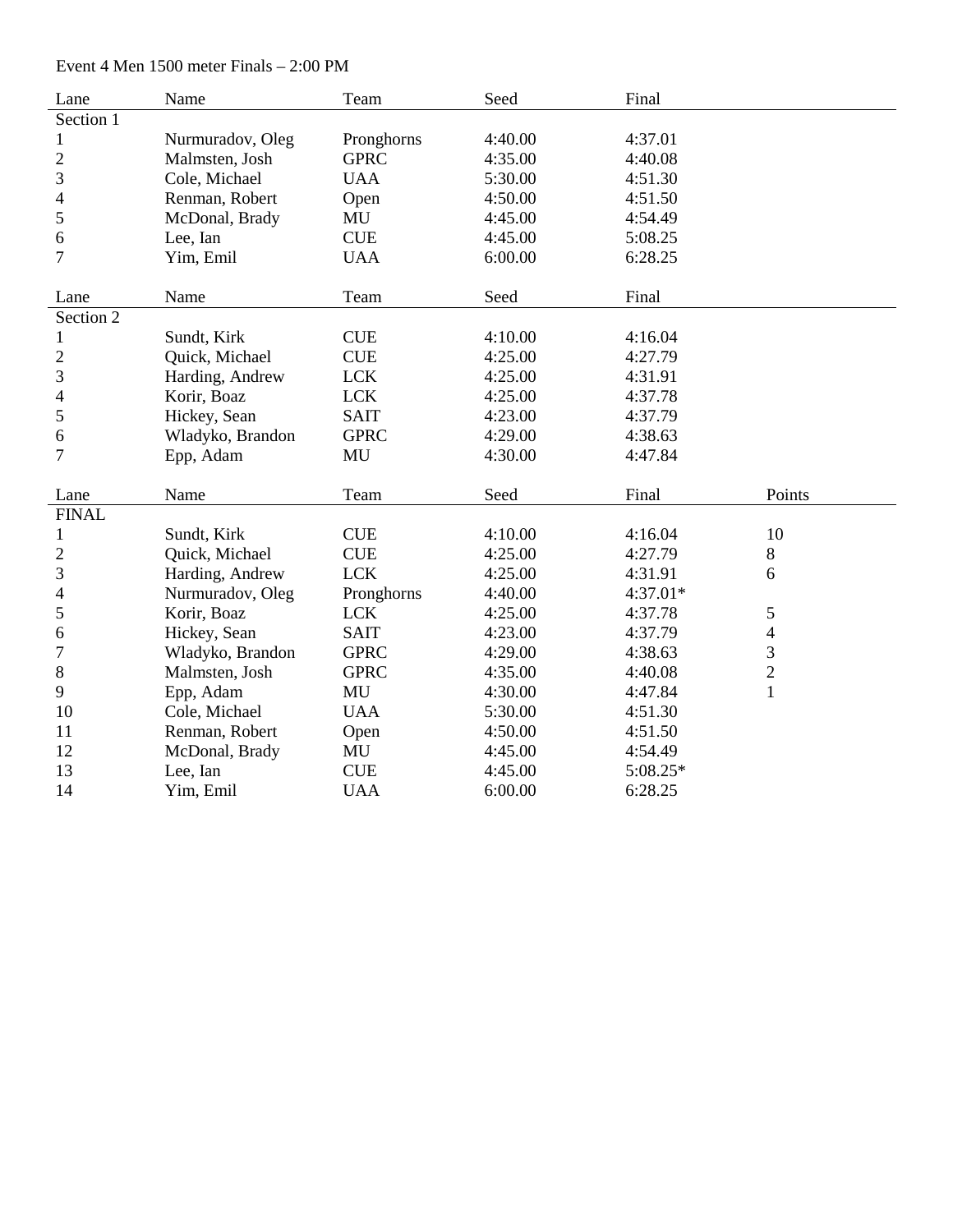Event 5 Women 600 meter Finals – 2:25 PM

| Lane                     | Name                  | Team        | Seed      | Final      |                |
|--------------------------|-----------------------|-------------|-----------|------------|----------------|
| Section 1                |                       |             |           |            |                |
| $\mathbf 1$              | Cota, Jordanna        | <b>RDC</b>  | NT        | 1:52.30    |                |
| $\overline{2}$           | Kitt, Haley           | <b>RDC</b>  | <b>NT</b> | 1:59.23    |                |
| 3                        | McDonald, Tara        | <b>RDC</b>  | <b>NT</b> | 2:14.38    |                |
| $\overline{\mathcal{A}}$ |                       |             |           |            |                |
|                          |                       |             |           |            |                |
| Lane                     | Name                  | Team        | Seed      | Final      |                |
| Section 2                |                       |             |           |            |                |
| 1                        | Sabourin, Maissa      | MU          | 1:52.00   | 1:45.46    |                |
| $\overline{c}$           | Enders, Kayla         | <b>LCK</b>  | 1:48.00   | 1:53.98    |                |
| 3                        | Smilie, Rachael       | <b>CUE</b>  | 2:02.00   | 2:00.40    |                |
| 4                        | Ferrie, Johanna       | <b>UAA</b>  | 2:30.00   | 2:17.83    |                |
|                          |                       |             |           |            |                |
| Lane                     | Name                  | Team        | Seed      | Final      |                |
| Section 3                |                       |             |           |            |                |
| 1                        | Fourlas, Athena       | <b>TAC</b>  | 1:43.00   | 1:40.66    |                |
| $\mathbf{2}$             | Vogel, Caylee         | <b>LCK</b>  | 1:40.06   | 1:41.62    |                |
| 3                        | Hatterscheidt, Karina | <b>SAIT</b> | 1:46.00   | 1:57.77    |                |
| $\overline{4}$           | Nagy, Jayme           | <b>SAIT</b> | 1:46.00   | 2:00.65    |                |
|                          |                       |             |           |            |                |
| Lane                     | Name                  | Team        | Seed      | Final      | Points         |
| <b>FINAL</b>             |                       |             |           |            |                |
| 1                        | Fourlas, Athena       | <b>TAC</b>  | 1:43.00   | $1:40.66*$ |                |
| $\overline{c}$           | Vogel, Caylee         | <b>LCK</b>  | 1:40.06   | 1:41.62    | 10             |
| 3                        | Sabourin, Maissa      | MU          | 1:52.00   | 1:45.46    | $8\,$          |
| 4                        | Cota, Jordanna        | <b>RDC</b>  | <b>NT</b> | 1:52.30    | $\sqrt{6}$     |
| 5                        | Enders, Kayla         | <b>LCK</b>  | 1:48.00   | 1:53.98    | 5              |
| 6                        | Hatterscheidt, Karina | <b>SAIT</b> | 1:46.00   | 1:57.77    | $\overline{4}$ |
| 7                        | Kitt, Haley           | <b>RDC</b>  | NT        | 1:59.23    | 3              |
| $8\,$                    | Smilie, Rachael       | <b>CUE</b>  | 2:02.00   | 2:00.40    | $\overline{c}$ |
| 9                        | Nagy, Jayme           | <b>SAIT</b> | 1:46.00   | 2:00.65    | $\mathbf{1}$   |
| 10                       | McDonald, Tara        | <b>RDC</b>  | <b>NT</b> | $2:14.38*$ |                |
| 11                       | Ferrie, Johanna       | <b>UAA</b>  | 2:30.00   | 2:17.83    |                |
| 12                       |                       |             |           |            |                |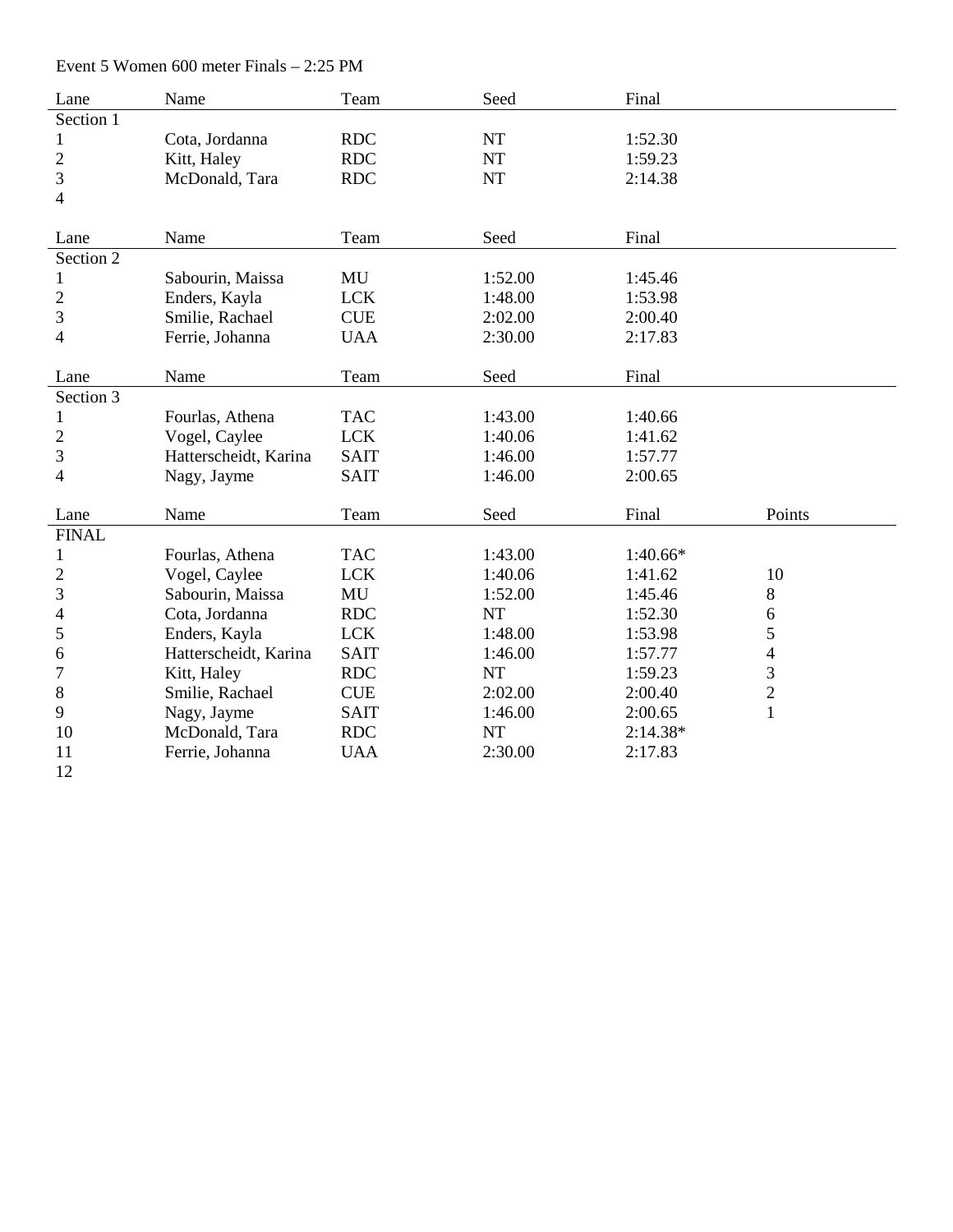Event 6 Men 600 meter Finals – 2:50 PM

| Lane                     | Name             | Team                 | Seed      | Final      |                |
|--------------------------|------------------|----------------------|-----------|------------|----------------|
| Section 1                |                  |                      |           |            |                |
| 1                        | Malmsten, Josh   | <b>GPRC</b>          | 1:35.00   | 1:37.80    |                |
| $\mathbf{2}$             | Wladyko, Brandon | <b>GPRC</b>          | 1:36.00   | 1:40.21    |                |
| 3                        | Corcoran, Bill   | <b>WAC</b>           | 1:53.00   | 1:50.49    |                |
| 4                        |                  |                      |           |            |                |
|                          |                  |                      |           |            |                |
| Lane                     | Name             | Team                 | Seed      | Final      |                |
| Section 2                |                  |                      |           |            |                |
| 1                        | Gunn, Carson     | <b>SAIT</b>          | 1:36.00   | 1:36.65    |                |
| $\overline{c}$           | Cole, Michael    | <b>UAA</b>           | 1:45.00   | 1:39.20    |                |
| 3                        | Boilard, Kevin   | <b>SAIT</b>          | 1:41.00   | 1:55.17    |                |
| 4                        |                  |                      |           |            |                |
|                          |                  |                      |           |            |                |
| Lane                     | Name             | Team                 | Seed      | Final      |                |
| Section 3                |                  |                      |           |            |                |
| 1                        | Paleck, Josh     | <b>SAIT</b>          | 1:33.00   | 1:33.93    |                |
| $\overline{c}$           | Ruby, Nathan     | <b>LCK</b>           | <b>NT</b> | 1:35.52    |                |
| 3                        | Yano, Duani      | <b>SAIT</b>          | 1:36.00   | 1:51.21    |                |
| 4                        | Stewart, Dean    | Lethbridge Track     | <b>NT</b> | 1:54.54    |                |
|                          |                  |                      |           |            |                |
| Lane                     | Name             | Team                 | Seed      | Final      |                |
| Section 4                |                  |                      |           |            |                |
| 1                        | Sportak, Kenton  | <b>CUE</b>           | 1:25.00   | 1:24.60    |                |
| 2                        | Brent, Stephen   | <b>SAIT</b>          | 1:26.30   | 1:24.92    |                |
| 3                        | Andres, Alex     | Chinook Track        | 1:26.63   | 1:25.04    |                |
| 4                        | Chesseret, Moses | <b>LCK</b>           | 1:30.00   | 1:28.81    |                |
|                          |                  |                      |           |            |                |
| Lane                     | Name             | Team                 | Seed      | Final      | Points         |
| <b>FINAL</b>             |                  |                      |           |            |                |
| $\mathbf 1$              | Sportak, Kenton  | <b>CUE</b>           | 1:25.00   | 1:24.60    | 10             |
| $\overline{c}$           | Brent, Stephen   | <b>SAIT</b>          | 1:26.30   | 1:24.92    | $8\,$          |
| 3                        | Andres, Alex     | <b>Chinook Track</b> | 1:26.63   | $1:25.04*$ |                |
| $\overline{\mathcal{A}}$ | Chesseret, Moses | <b>LCK</b>           | 1:30.00   | 1:28.81    | 6              |
| 5                        | Paleck, Josh     | <b>SAIT</b>          | 1:33.00   | 1:33.93    | 5              |
| 6                        | Ruby, Nathan     | <b>LCK</b>           | <b>NT</b> | 1:35.52    | $\overline{4}$ |
| 7                        | Gunn, Carson     | <b>SAIT</b>          | 1:36.00   | 1:36.65*   |                |
| 8                        | Malmsten, Josh   | <b>GPRC</b>          | 1:35.00   | 1:37.80    | $\mathfrak{Z}$ |
| 9                        | Cole, Michael    | <b>UAA</b>           | 1:45.00   | 1:39.20    | $\overline{c}$ |
| 10                       | Wladyko, Brandon | <b>GPRC</b>          | 1:36.00   | 1:40.21    | $\mathbf{1}$   |
| 11                       | Corcoran, Bill   | <b>WAC</b>           | 1:53.00   | 1:50.49    |                |
| 12                       | Yano, Duani      | <b>SAIT</b>          | 1:36.00   | $1:51.21*$ |                |
| 13                       | Stewart, Dean    | Lethbridge Track     | NT        | 1:54.54    |                |
| 14                       | Boilard, Kevin   | <b>SAIT</b>          | 1:41.00   | $1:55.17*$ |                |
| 15                       |                  |                      |           |            |                |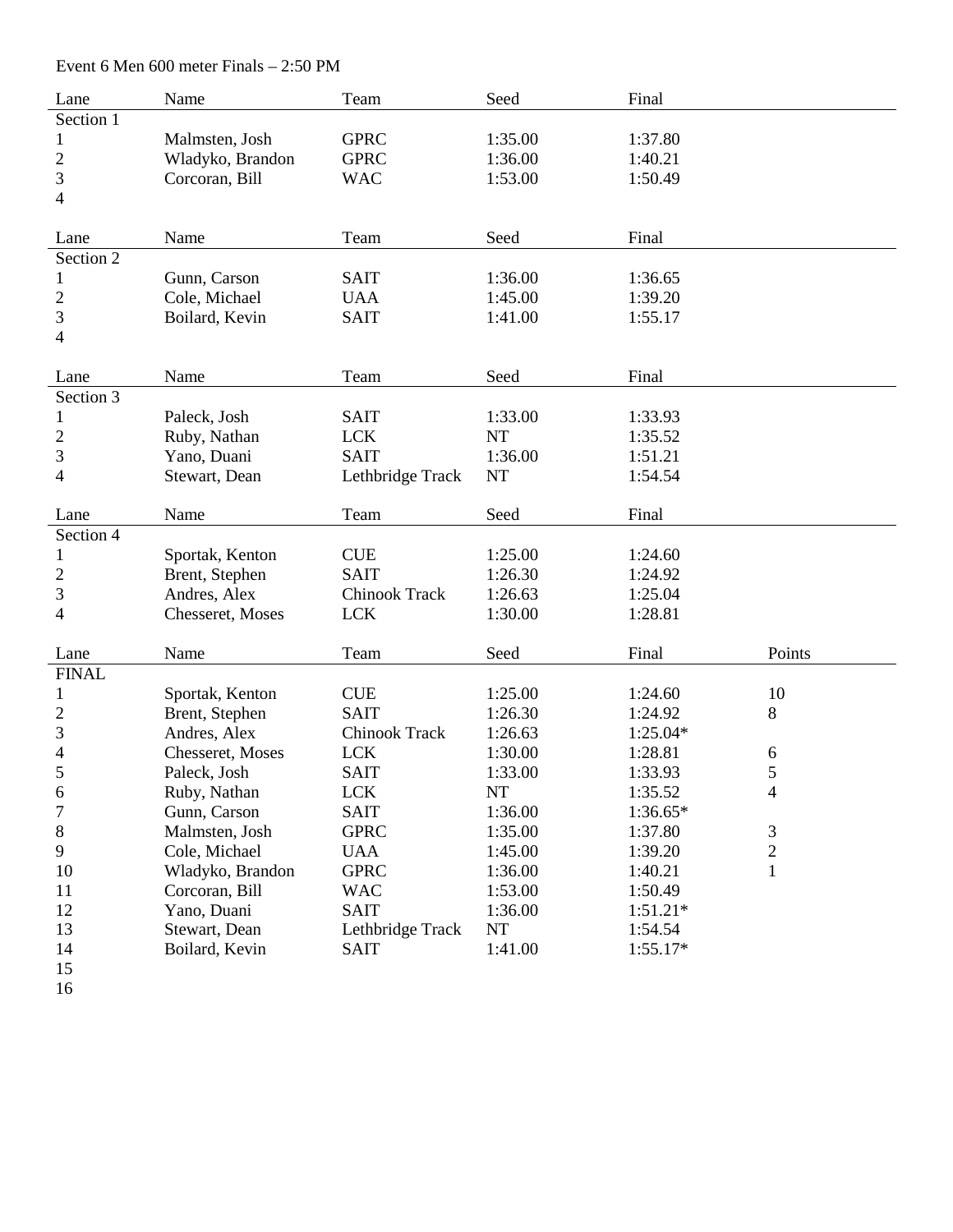#### Event 7 Women 1000 meter Finals – 3: 20 PM

| Lane           | Name               | Team        | Seed    | Final      | Points |
|----------------|--------------------|-------------|---------|------------|--------|
| <b>FINAL</b>   |                    |             |         |            |        |
|                | Edgar, Shelby      | <b>CUE</b>  | 3:25.00 | 3:26.85    | 10     |
| 2              | Risseeuw, Erica    | <b>SAIT</b> | 3:15.00 | 3:33.06    | 8      |
| 3              | Moore, Rebekah     | <b>LCK</b>  | 3:22.59 | 3:35.40    | 6      |
| $\overline{4}$ | Iatrou, Dina       | <b>LCK</b>  | NT      | 3:36.71    |        |
|                | Von Gunten, Sylvia | <b>LCK</b>  | 3:31.26 | $3:44.54*$ |        |
| 6              | Henning, Katrina   | <b>SAIT</b> | 3:45.00 | 4:03.05    |        |
|                |                    |             |         |            |        |

7<br>8<br>9

 $\begin{array}{c} 8 \\ 9 \end{array}$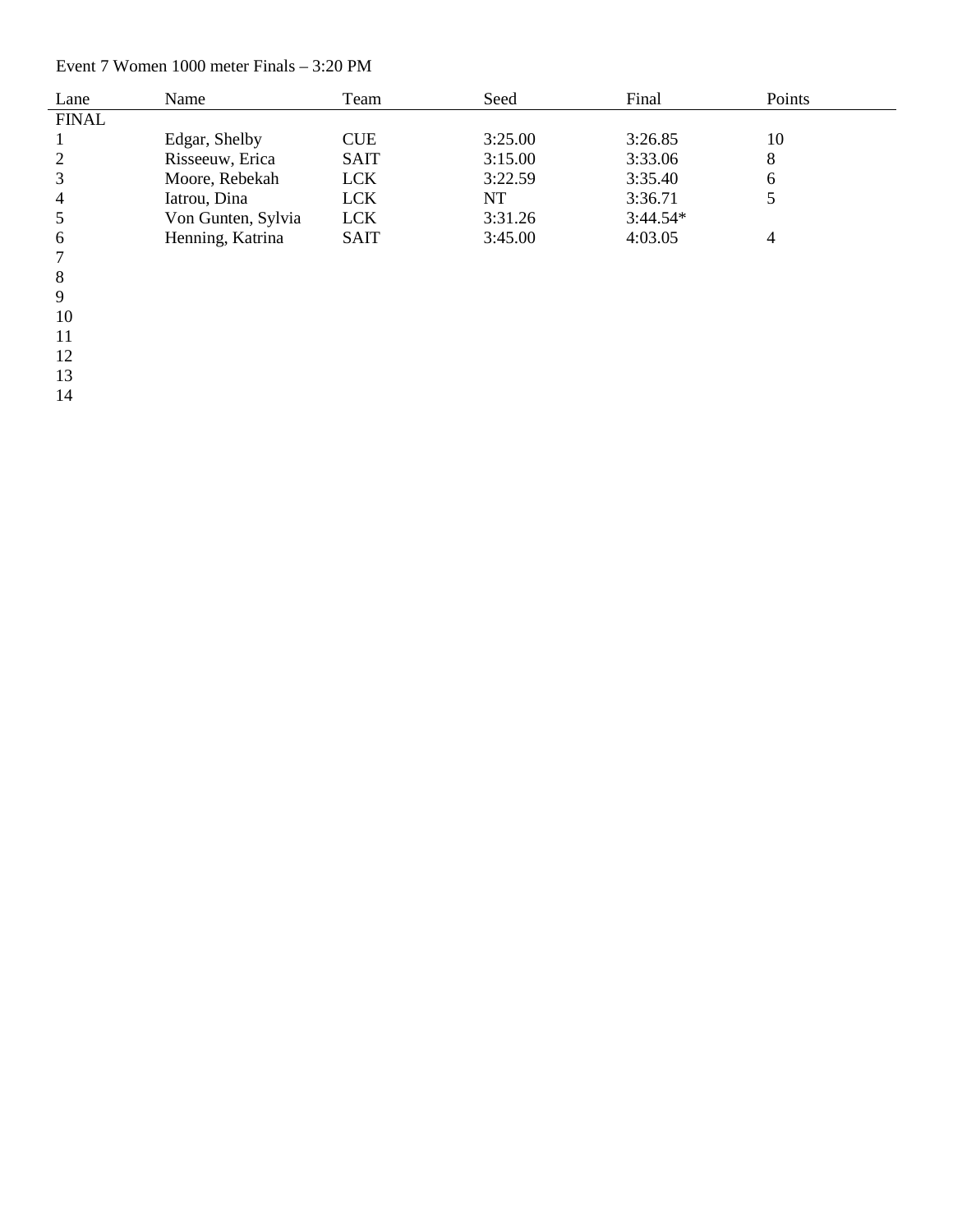#### Event 8 Men 1000 meter Finals – 3:30 PM

| Lane           | Name            | Team        | Seed    | Final   | Points |
|----------------|-----------------|-------------|---------|---------|--------|
| <b>FINAL</b>   |                 |             |         |         |        |
|                | Sundt, Kirk     | <b>CUE</b>  | 2:35.00 | 2:47.92 | 10     |
| 2              | Harding, Andrew | <b>LCK</b>  | 2:50.00 | 2:53.73 | 8      |
| 3              | Hickey, Sean    | <b>SAIT</b> | 2:42.00 | 3:04.26 | 6      |
| $\overline{4}$ | Dyck, Nolan     | <b>RDC</b>  | NT      | 3:12.86 |        |
| 5              | Gunn, Carson    | <b>SAIT</b> | 3:02.00 | 3:18.83 | 4      |
| 6              | Boilard, Kevin  | $SAT*$      | 3:07.00 | 3:52.79 |        |
| 7              |                 |             |         |         |        |

7<br>8<br>9  $\, 8$ 

 $9<sup>°</sup>$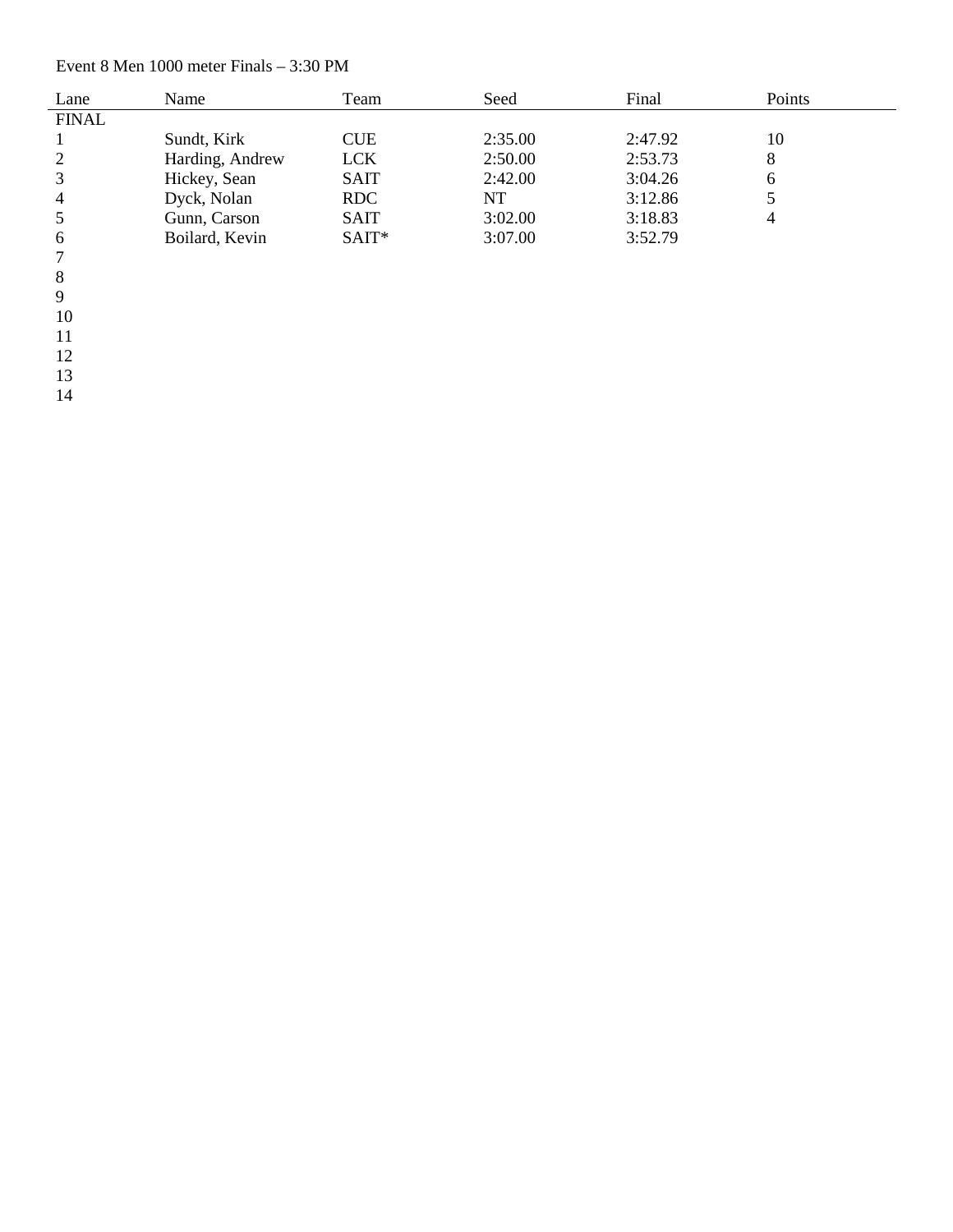| Lane           | Name(s)          | Team        | Seed | Final    | Points |
|----------------|------------------|-------------|------|----------|--------|
| <b>FINAL</b>   |                  |             |      |          |        |
| $\mathbf{1}$   | Enders, Kayla    | <b>LCK</b>  | NT   | 4:21.90  | 10     |
|                | McKenzie, Rachel |             |      |          |        |
|                | Lucas, Emily     |             |      |          |        |
|                | Vogel, Caylee    |             |      |          |        |
| $\overline{2}$ | Dong, Kristina   | <b>CUE</b>  | NT   | 4:48.05  | 8      |
|                | Edgar, Shelby    |             |      |          |        |
|                | Frissel, Baylee  |             |      |          |        |
|                | Jenkins, Marriya |             |      |          |        |
| 3              | Kitt, Haley      | <b>RDCA</b> | NT   | 4:50.36  | 6      |
|                | Szymanek, Laura  |             |      |          |        |
|                | Severtson, Amy   |             |      |          |        |
|                | Cota, Jordanna   |             |      |          |        |
| 4              | McDonald, Tara   | RDC B       | NT   | 5:31.96* |        |
|                | Ackerman, Kayla  |             |      |          |        |
|                | Ray, Melissa     |             |      |          |        |
|                | Mearns, Lauren   |             |      |          |        |

Event 9 Women 4x400m Relay Finals (ACAC only) – 3:40 PM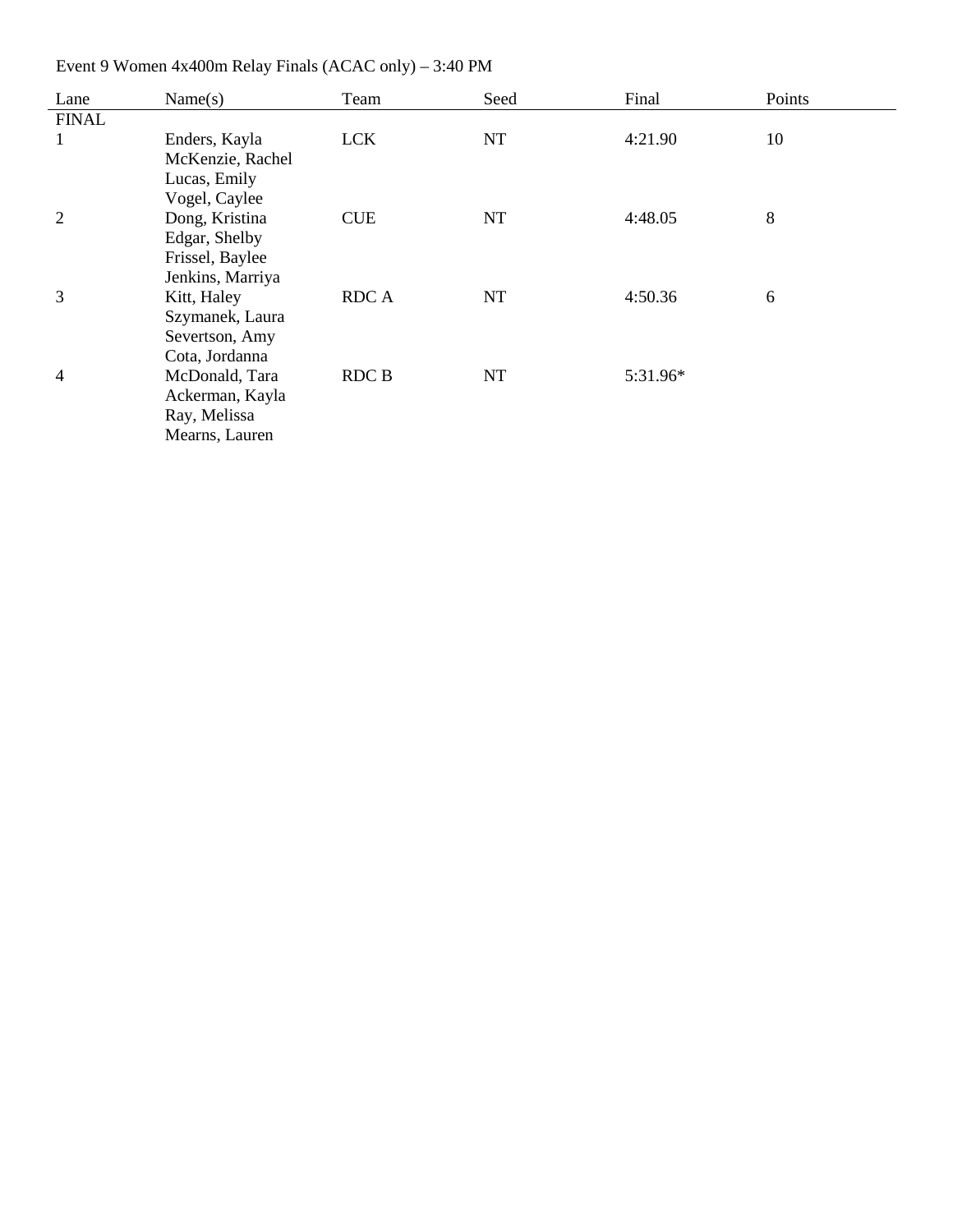| Lane           | Name(s)               | Team         | Seed | Final      | Points |
|----------------|-----------------------|--------------|------|------------|--------|
| Final          |                       |              |      |            |        |
| $\mathbf{1}$   | Thomas, Ben           | <b>CUE A</b> | NT   | 3:38.30    | 10     |
|                | Sundt, Kirk           |              |      |            |        |
|                | Quick, Michael        |              |      |            |        |
|                | Sportak, Kenton       |              |      |            |        |
| 2              | Brown, Evan           | <b>LCK</b>   | NT   | 3:51.82    | 8      |
|                | Harding, Andrew       |              |      |            |        |
|                | Whitehead, Darius     |              |      |            |        |
|                | Chesseret, Moses      |              |      |            |        |
| 3              | Allen, Jonathan       | <b>OPEN</b>  | NT   | $3:56.53*$ |        |
|                | Ellerby, Keelan       |              |      |            |        |
|                | Dyck, Nolan           |              |      |            |        |
|                | Andrew, Alex          |              |      |            |        |
| $\overline{4}$ | Quasim, Valji         | <b>CUE B</b> | NT   | $4:21.06*$ |        |
|                | Sanchez-Orogz, Andrew |              |      |            |        |
|                | Lee, Ian              |              |      |            |        |
|                | Thomas, Ben           |              |      |            |        |
|                |                       |              |      |            |        |

Event 10 Men 4x400m Relay Finals (ACAC only) – 3:50 PM